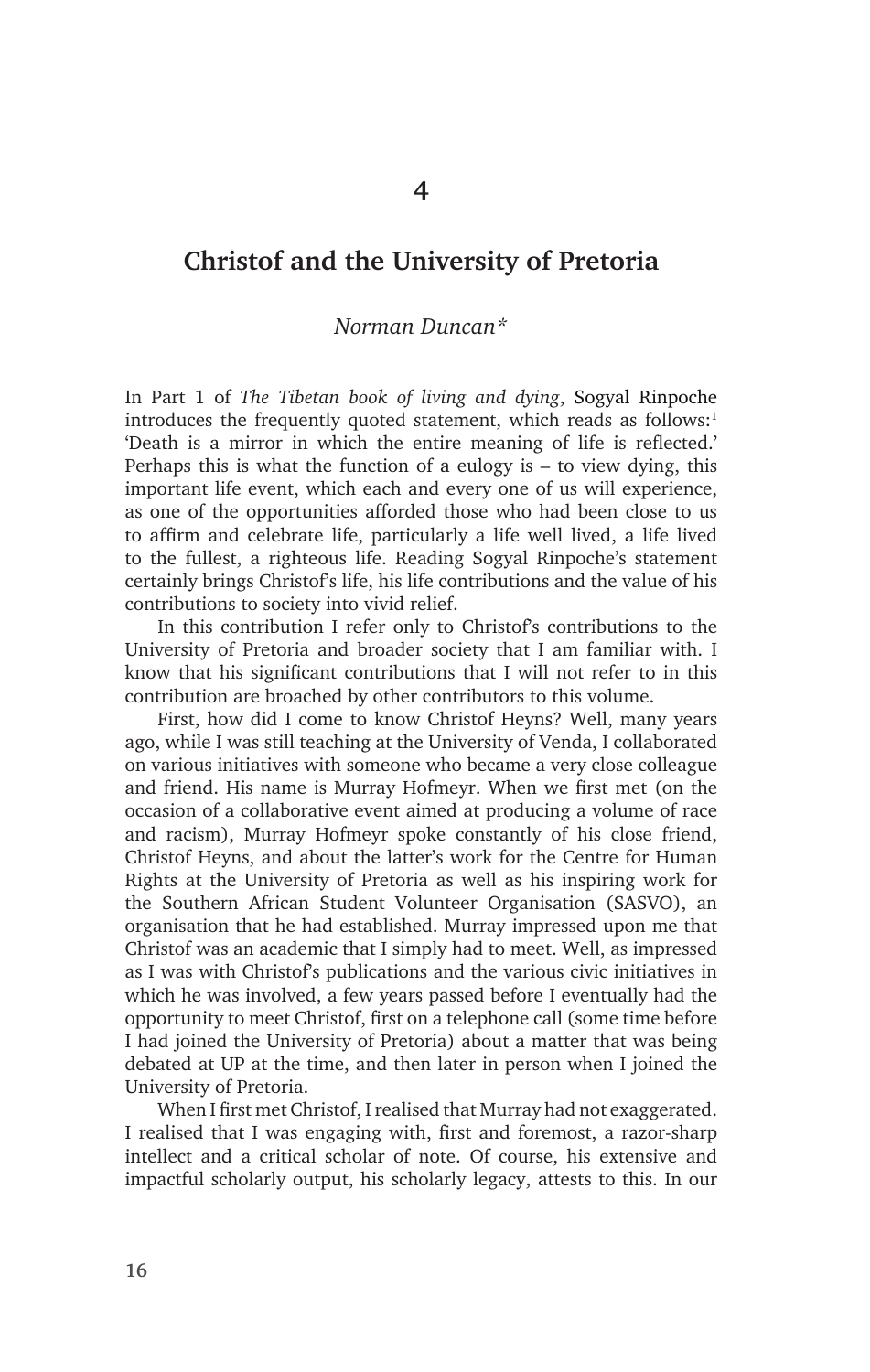first meeting, I also realised that, above all, I was in conversation with a person with boundless energy for initiating new ventures aimed at improving the learning opportunities provided to students; ventures aimed at advancing the interests of academia more broadly, as well as ventures involving international human rights and many other causes close to his heart.

During the course of our friendship, Christof drew me into various initiatives in which he was involved (as he did with many others, I know). For the purposes of this contribution, I single out three of these initiatives – because of their significance to my work, on the one hand, and what they illustrate about Christof, the scholar, academic activist and benefactor, on the other.

The first of these initiatives relates to a task assigned to me by the Executive of the University of Pretoria in 2016. At the time, various student formations made it known that they were unhappy about the absence of a policy on homophobia at the University of Pretoria. I immediately approached Christof for his assistance. In our subsequent discussions, we agreed that developing a policy dealing only with homophobia and then to add it to the University's policy dealing with racial discrimination would result in the University ultimately ending up with a patchwork of anti-discrimination policies. It was then agreed that we should rather develop an omnibus anti-discrimination policy that would address all forms of discrimination at the University of Pretoria. Christof immediately set to work on this project, with the assistance of a number of colleagues, including Anton Kok, Mary Crewe, Pierre Brouard, and myself, as well as student representatives from various student organisation. The current UP Anti-discrimination policy, which was finalised by the Registrar, Professor Caroline Nicholson, is a result of Christof's initial conceptualisation and input.

A second initiative in which I was involved with Christof is a reading group of sorts. Books written by Erik Brynjolfsson and Andrew McAfee,<sup>2</sup> Yuval Harari,<sup>3</sup> and Rutger Bregman<sup>4</sup> were among those that Christoff introduced to the group. It was our discussions on the implications of the arguments proposed by Brynjolfsson and McAfee, as well as Harari, in respect of the implications of the rapid technological changes the world will witness during the twenty-first century that influenced many of my endeavours in relation to my Teaching and Learning portfolio at the University of Pretoria. Our discussions certainly inspired me to encourage a greater future directedness in our teaching and learning programmes, an orientation that certainly stood the University in good stead these past two years.

The third initiative was an internship project aimed at offering UP students an opportunity to obtain practical work experience through exposure to the work of the African Union, the United Nations,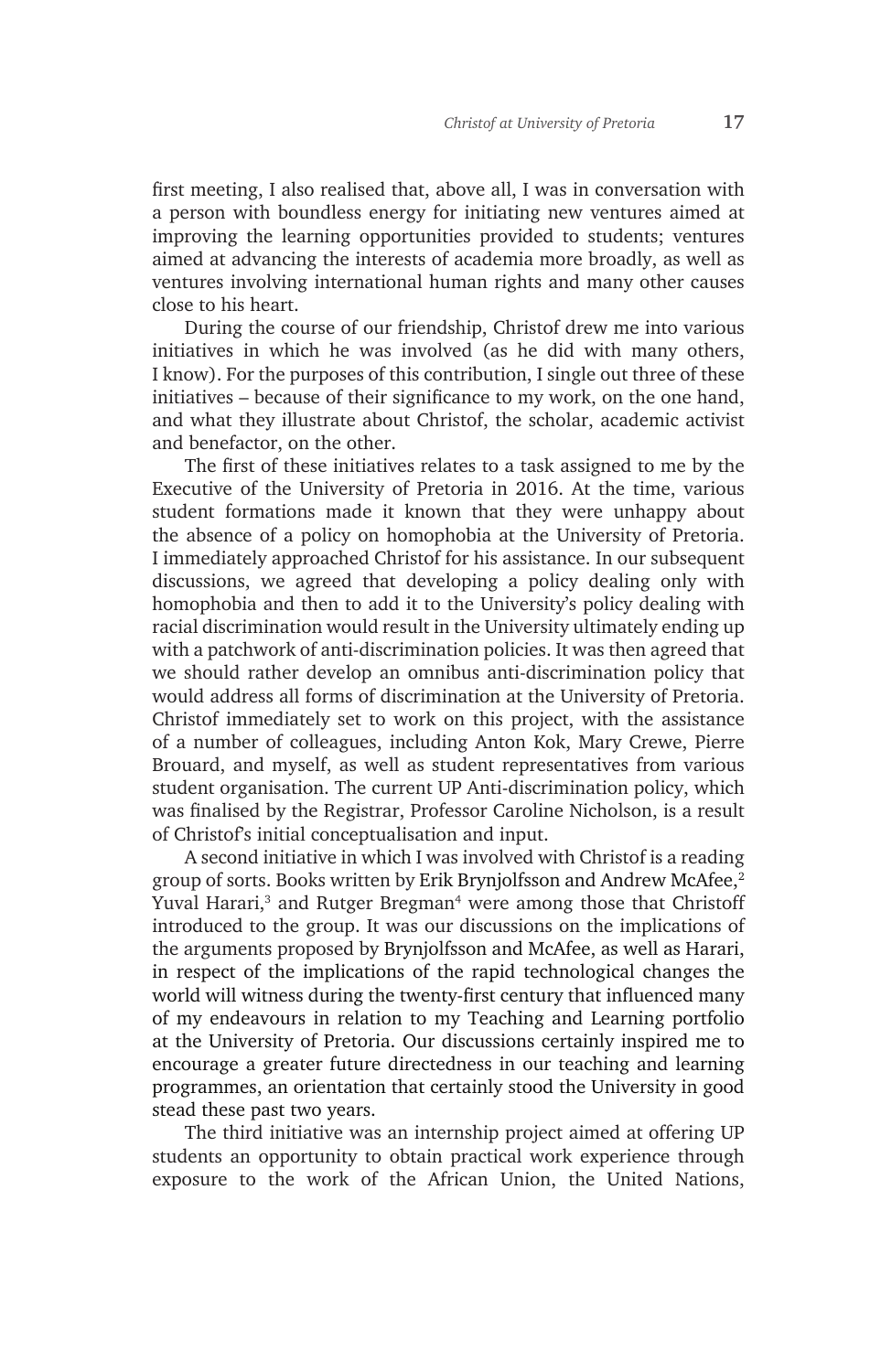metropolitan governance structures and the higher education sector through an internship initiative. Due to the COVID-19 pandemic, this initiative has not yet come to full fruition. Certainly, this year we had taken a significant first step with this project through the creation of an internship project that allows for law students to offer legal assistance to faculties at the University of Pretoria while enhancing their work readiness competencies. However, much more will have to be done to fully actualise Christoff's aspirations in respect of this project.

Of course, I am keenly aware of Christof's many other important contributions to academia and society more broadly, including his contributions to the University of Pretoria as the Director of the Centre for Human Rights, then the Dean of the Faculty of Law, and most recently, as the Director of the Institute for International and Comparative Law in Africa (ICLA). I am also aware of and here wish to acknowledge his signally influential role in the African Human Rights Moot Court Competition (recently renamed the Christof Heyns African Human Rights Moot Court Competition) and his role in the establishment of the Nelson Mandela World Human Rights Moot Court Competition and the South African National Schools Moot Court Competition.

Christof's exceptional and seminal contributions to human rights internationally have been written about extensively and I will consequently not detail these here. Suffice it to state that, as Shenilla Mohamed, the Executive Director of Amnesty International South Africa, put it at the time of Christof's passing:<sup>5</sup>

A mighty baobab has fallen … In Africa the Baobab tree is considered a symbol of power, longevity, presence, strength and grace. Professor Heyns was a baobab in the human rights world. A giant in his field, he fought hard for a just world.

On a more personal note, with the passage of time, I also realised that Christoff did not only care deeply for the issues that I mentioned, but that he also cared deeply about his family and friends. And anyone who spent any significant period of time with Christof would also have realised that he was remarkably caring and humble – a 'mensch', as Thuli Madonsela recently described him.<sup>6</sup> One of his former students, Patrick Eba, then UNAIDS Country Director for the Central African Republic, says of Christof: 7

He was a thought leader who embodied the values of excellence with ubuntu.

As most of us know, especially those of us who work in the field of psychology, that authentically and unconditionally caring for others in the way that Christof did, is very frequently reciprocated by a similar engagement on the part of those at whom this caring is directed. So, those who knew Christof invariably cared deeply for him.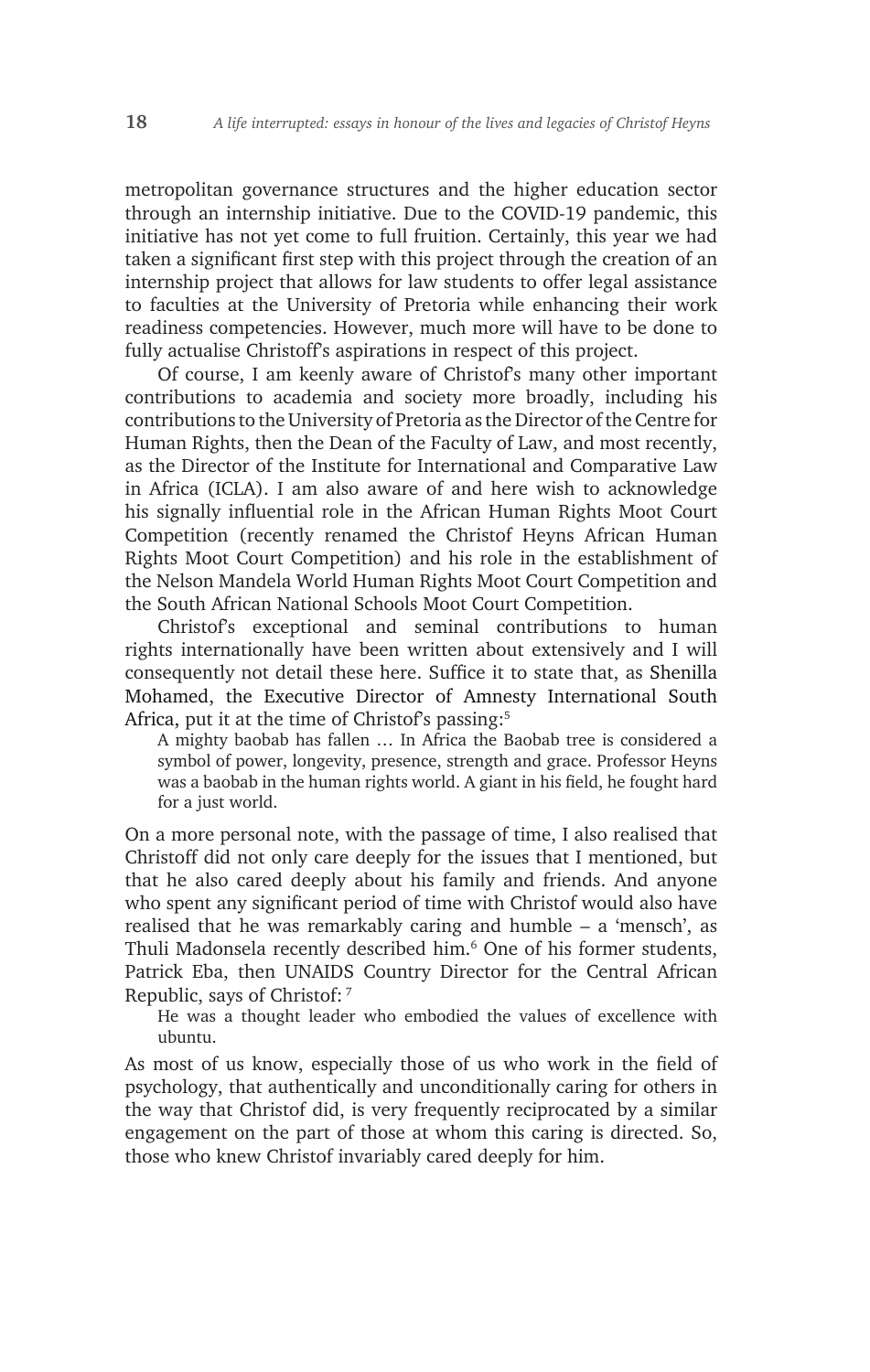The event for which this eulogy was prepared was meant to be a celebratory occasion. And while I fully endorsed this laudable intention on the part of the Faculty of Law, it will be remiss of me if I do not also acknowledge that celebrating the life of Christof Heyns comes on the back of a sense of intense loss on the part of those who cared deeply for him, particularly his family and close friends. It is largely in acknowledgment of this sense of loss (and perhaps in an effort – however inadequate – to assuage it) that I here quote a few lines from Maya Angelou's poem, *When great trees fall.8* Earlier I quoted Amnesty International's reference to Christof as a baobab tree. It was when I read this quote that I was reminded of Angelou's poem, *When great trees fall.* Here I present abstracts from the poem – specifically the first, third and fifth stanzas of the poem.

#### *When great trees fall (Maya Angelou)*

#### *First stanza*

When great trees fall, rocks on distant hills shudder …

#### *Third stanza*

When great souls die, the air around us becomes light, rare, sterile. We breathe, briefly. Our eyes, briefly, see with a hurtful clarity. Our memory, suddenly sharpened, examines, gnaws on kind words unsaid, promised walks never taken.

### *Fifth and final stanza*

And when great souls die, after a period peace blooms, slowly and always irregularly. Spaces fill with a kind of soothing electric vibration. Our senses, restored, never to be the same, whisper to us. They existed. They existed. We can be. Be and be better. For they existed.